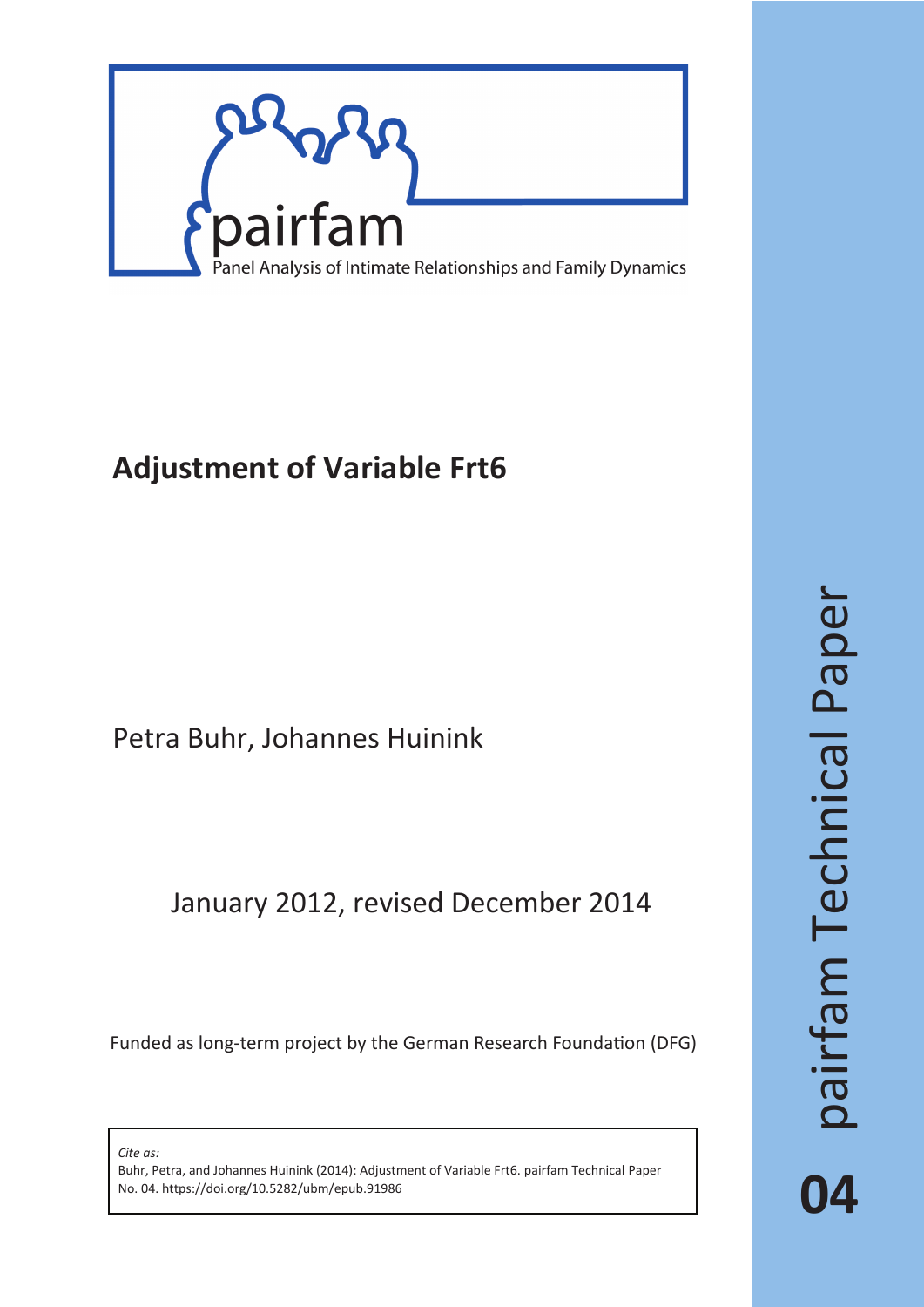Petra Buhr, Johannes Huinink

### **Technical Report**

### **Adjustment of Variable Frt6**

January 2012, revised December 2014

### **1. Problem**

In wave 1, we asked respondents with children in question 129 (variable frt6): "When you think realistically about own children, how many more (emphasis PB) children do you think you will have?" The intention was to get the number of additional children of respondents with children or who were pregnant. Unfortunately, some respondents obviously missed the word "more" and reported the total number of children, including those already born and conceived. Thus, for those respondents the value of frt6 is too high.

There is one main indicator for the probable overestimation of the values of frt6: In about 600 cases with children, who expect to have another child according to frt6, the sum of actual and expected children is higher than the reported ideal number of children.<sup>1</sup> In the group of respondents with children the mean total number of children expected is 2.5 and thus as high as the ideal number of children (see table 1). This result is unlikely and contrary to the results of other data sets (GGS, PPAS) in which the mean number of expected children is about 2.1.

|                                 | Wave 1               |                                                         | Wave 2               |                                                            |
|---------------------------------|----------------------|---------------------------------------------------------|----------------------|------------------------------------------------------------|
|                                 | Ideal family<br>size | Total number of<br>children expected<br>(nkidsbio+frt6) | Ideal<br>family size | Total number<br>of children<br>expected<br>(nkidsbio+frt6) |
| Respondents<br>without children | 2.08                 | 1.74                                                    | 2.08                 | 1.72                                                       |
| Respondents with<br>children    | 2.49                 | 2.53                                                    | 2.52                 | 2.44                                                       |

Table 1: Ideal family size and expected number of children (mean)

Source: pairfam, wave 1 & 2 (unweighted)

In wave 2 we changed the wording of the question in order to make clearer that we wanted the respondents to indicate the *additional* number of children:

"When you think realistically about having [Respondents with child(ren) (biological, adopted, step-) or who are pregnant or whose partner is pregnant ((ehc9kx=1,2,3 for at least  $x=1,...,15$  | f1=1): additional] children: how many [Respondents with child(ren) (biological,

**That is, we sum the number of children a respondent already has and the number of children the** respondent additionally expects. E.g.: If someone already has two children and he or she expects another two the total number of children expected is four.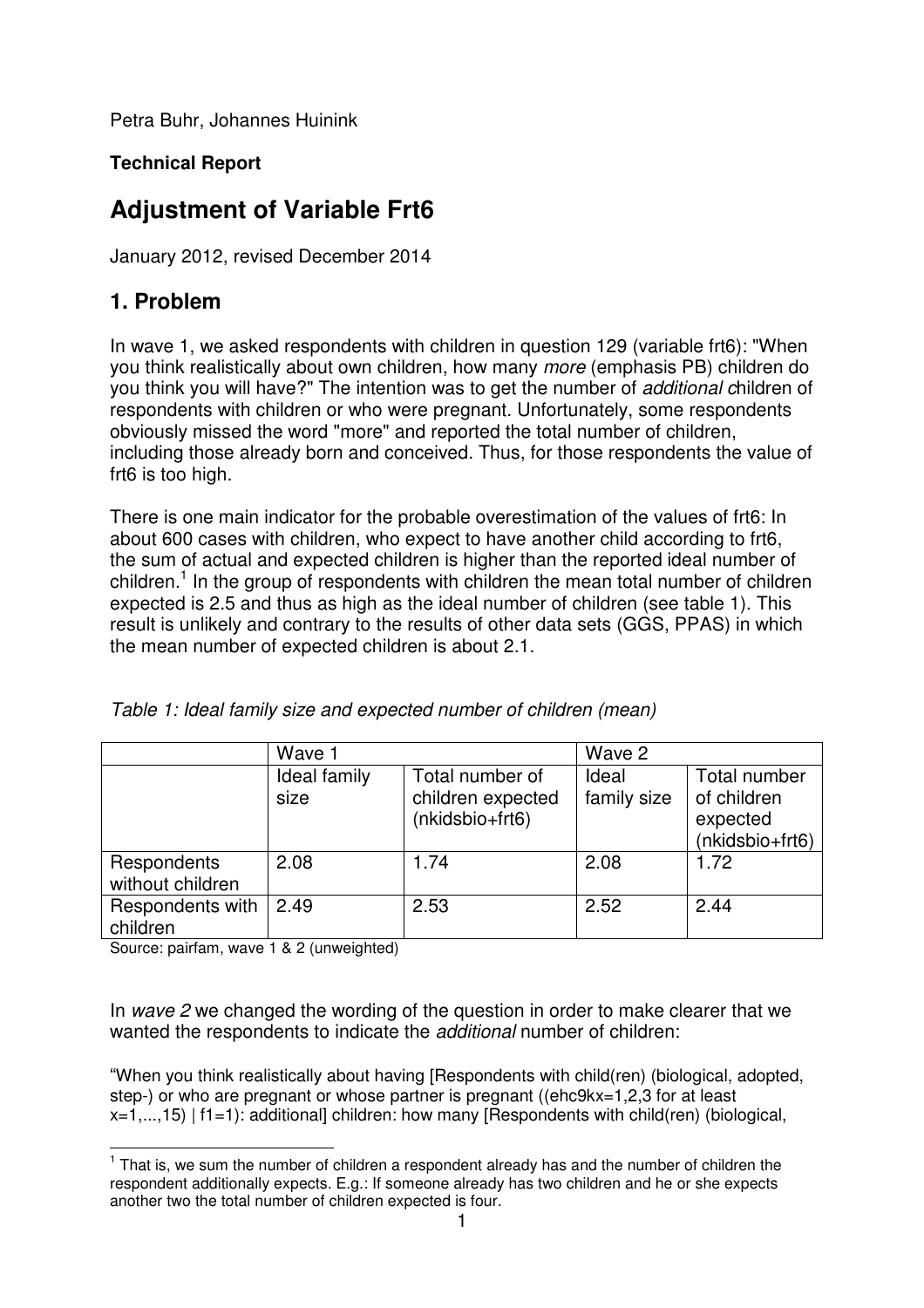adopted, step-) or who are pregnant or whose partner is pregnant: more] children do you think you will have? [Respondents with child(ren) (biological, adopted, step-) or who are pregnant or whose partner is pregnant]: Here we mean children in addition to the ones you already have, or if you or your partner is pregnant, in addition to the child you are expecting."

The result, however, was not encouraging. For respondents with children the mean of the total number of children expected remained nearly unchanged (see again table 1).

As the expected number of children is an important concept for fertility analysis we thought of a way to adjust the expected number of children in cases where it is obviously too high. This adjustment is only necessary for waves 1 and 2 and for respondents with children or who were pregnant. Beginning with wave 3, the question was completely reworded for respondents with children.

### **2. Adjustment of variable frt6 in wave 1 and 2**

We have developed a Stata program routine to adjust variable frt6. In the following we describe the different steps and decision rules of this adjustment. For details see the Stata do files in the attachment.

The adjustment is only necessary for respondents with children (including pregnancy) who reported expecting one or more additional children. Respondents without children, respondents who do not expect any more children, who do not know, who gave no answer and who have not yet thought about it, are regarded as being correct.

For the adjustment we use the answer of the respondents with children to the question about the expected age at next birth (variable frt9). This question was only to be answered by persons who expected additional children. Respondents who did not expect (more) children should not answer the question. However, about one third of respondents with children who noted in frt6 that they expected one or more further children did not report a valid expected age at next birth. We assume that (many of) these cases did not report an age because they actually do not want any more children and wondered why they should answer frt9. That is, we assume that for this group the correct number of expected children is zero.

In addition to frt9 we also take into account the variable frt7 (intention to have a child in the next two years), information about pregnancy and the difference between the ideal number of children (variable frt5) and the total number of children expected (sum of actual and expected children).

We create four new variables: The dummy variables realexp1 and realexp2 indicate if a respondent expects another child (1) or not (0). The variable rexpno1 and rexpno2 adjust the *number* of additionally expected children. Note that rexpno is much more speculative than realexp.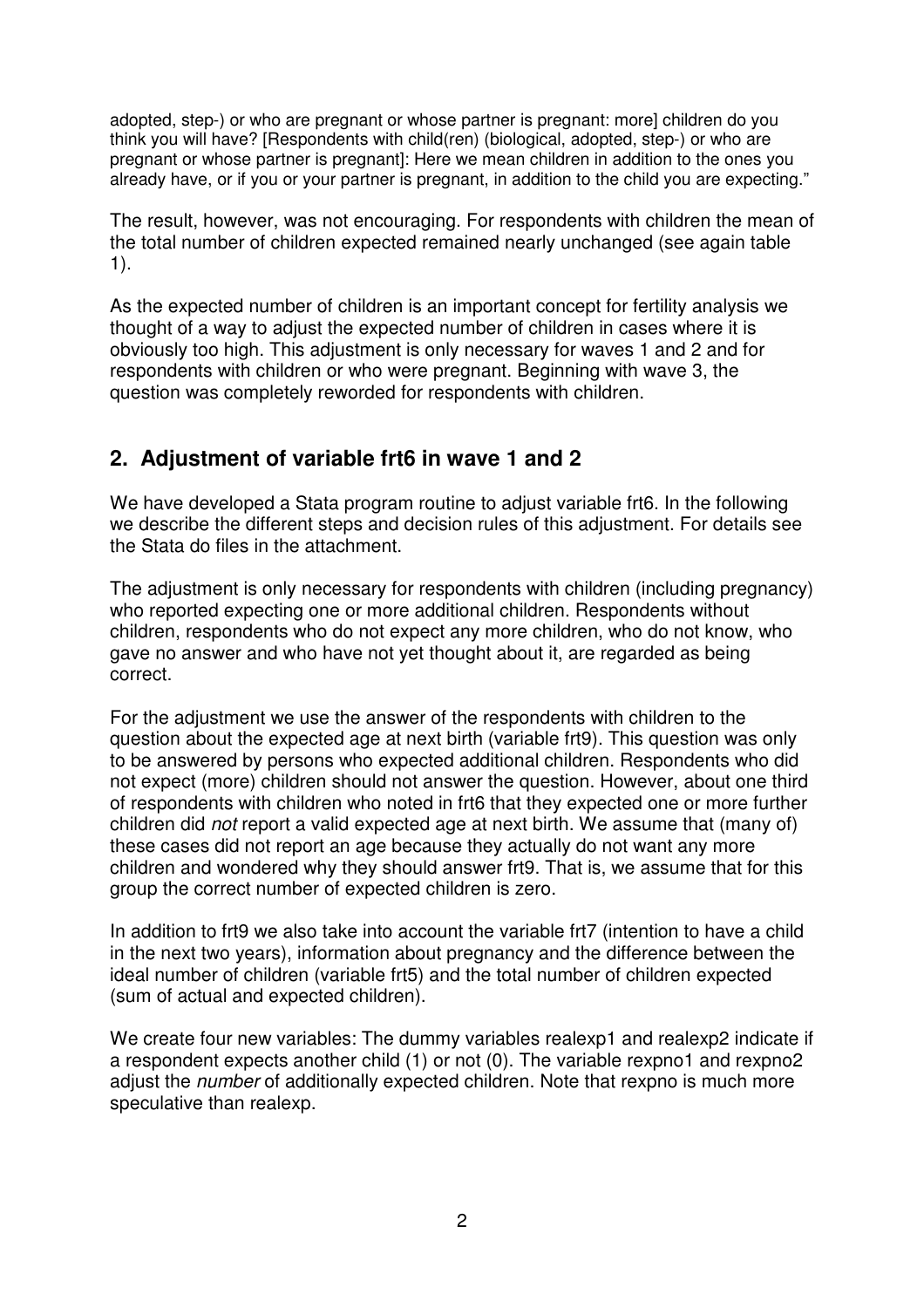The two dummy variables differ according to the restrictions we apply in creating the variables:

- Restrictive method (realexp1): Realexp1 is set to zero if no valid age is reported in frt9 (including "haven't thought about that yet"), if the respondent or the partner is not pregnant, if the respondent does not intend to have a child in the next two years, if the expected number of children is equal to the actual number and if the total number of children expected (sum of actual and expected children) is greater than the ideal number of children.
- Less restrictive method (realexp2): Realexp2 is set to zero only if the respondents did not answer frt9 (-3,-4,-2) or said "don't know" (-1), if the respondent or the partner is not pregnant, if the respondent does not intend to have a child in the next two years and if the expected number of children is equal to the actual number and if the sum of actual and children is greater than the ideal number of children.

For infertile and pregnant respondents we had to find another solution as they skipped the variables frt7 and frt9. $2$ 

- Infertile persons are regarded as expecting another child (realexp=1) if they had tried to conceive a child in the last year (frt3).
- Pregnant persons are regarded not to expect another child after the current pregnancy if the expected number of children is equal to the actual number plus 1 and if the sum of actual and expected number of children plus 1 is greater than the ideal number of children.

| Actual number of children                                                                                                                                                                       | 2                                                                               |  |
|-------------------------------------------------------------------------------------------------------------------------------------------------------------------------------------------------|---------------------------------------------------------------------------------|--|
| Pregnancy                                                                                                                                                                                       | no                                                                              |  |
| Expected number of additional children                                                                                                                                                          | 2                                                                               |  |
| Ideal number of children                                                                                                                                                                        | 2                                                                               |  |
| Intention in next two years                                                                                                                                                                     | <b>No</b>                                                                       |  |
| Expected age at next birth                                                                                                                                                                      | no answer $(-2)$ , don't know $(-1)$ ,<br>haven't thought about that yet<br>'97 |  |
| Result: Realexp1 is set to 0 because we assume that the respondent has<br>reported the actual number of children instead of the number of additional<br>children expected; realexp2 is set to 1 |                                                                                 |  |

#### Examples:

<sup>&</sup>lt;u>2</u><br><sup>2</sup> In wave 2 this is only true for infertile persons. However, it is not clear if pregnant persons did answer frt9 correctly. Thus we decided to apply the same rules for pregnant persons in wave 1 and wave 2.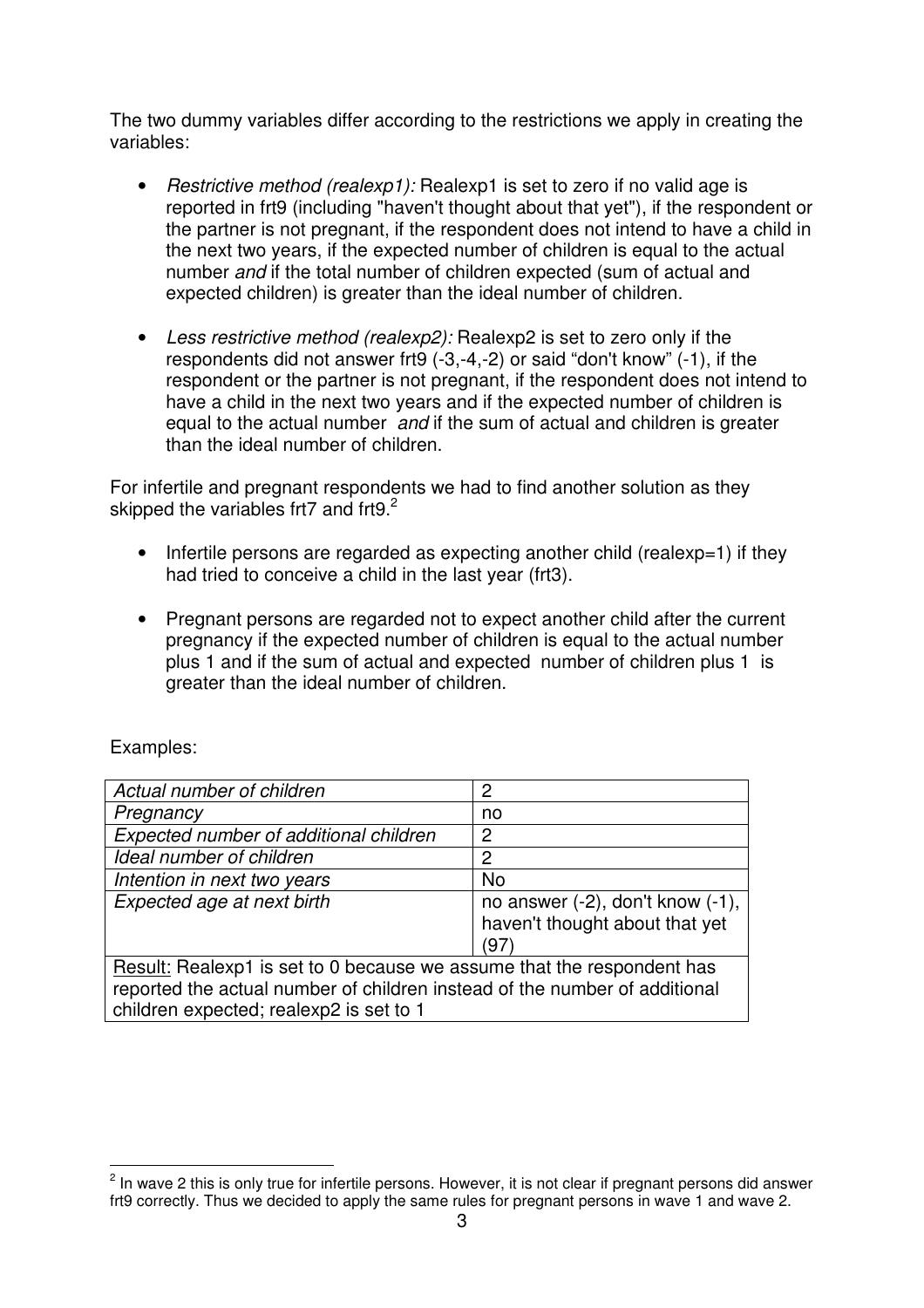| Actual number of children                                                                                                                          |     |  |
|----------------------------------------------------------------------------------------------------------------------------------------------------|-----|--|
| Pregnancy                                                                                                                                          | ves |  |
| Expected number of additional children                                                                                                             | 2   |  |
| Ideal number of children                                                                                                                           | 2   |  |
| Intention in next two years                                                                                                                        |     |  |
| Expected age at next birth                                                                                                                         |     |  |
| Result: Realexp1 and realexp2 are set to 0 because we assume that the<br>respondent has reported the actual number of children including pregnancy |     |  |
| instead of the number of additional children expected                                                                                              |     |  |

| Actual number of children                                                                                                                  | 2                                                                                |  |
|--------------------------------------------------------------------------------------------------------------------------------------------|----------------------------------------------------------------------------------|--|
| Pregnancy                                                                                                                                  | no                                                                               |  |
| Expected number of additional children                                                                                                     | 2                                                                                |  |
| Ideal number of children                                                                                                                   | 4                                                                                |  |
| Intention in next two years                                                                                                                | no                                                                               |  |
| Expected age at next birth                                                                                                                 | no answer $(-2)$ , don't know $(-1)$ ,<br>haven't thought about that yet<br>(97) |  |
| Result: Realexp1 and realexp2 are not set to 0 because the sum of actual<br>and expected children is equal to the ideal number of children |                                                                                  |  |

| Actual number of children                                                  | 2              |  |
|----------------------------------------------------------------------------|----------------|--|
| Pregnancy                                                                  | no             |  |
| Expected number of additional children                                     | 2              |  |
| Ideal number of children                                                   | $\overline{2}$ |  |
| Intention in next two years                                                | probably yes   |  |
| Expected age at next birth                                                 | 35             |  |
| Result: Realexp1 and realexp2 are not set to 0 because the respondent has  |                |  |
| given a valid age at next birth and does not exclude having a child in the |                |  |
| next two years - even if this exceeds the ideal number of children         |                |  |
|                                                                            |                |  |

For the adjustment of the number of additionally expected children we use the following rules:

- If the respondent does not expect another child (realexp1=0; realexp2=0) the number of additional children expected (rexpno1, rexpno2) is set to zero.
- If the respondent expects another child (realexp1=1; realexp2=1) and the sum of actual (including pregnancy) and expected number of children is less or equal to the ideal number of children, the number of expected children is not changed.
- If the respondent expects another child (realexp1=1; realexp2=1) and the sum of actual (including pregnancy) and expected number of children exceeds the ideal number of children and the number of expected children is lower than the number of actual children (including pregnancy), the number of expected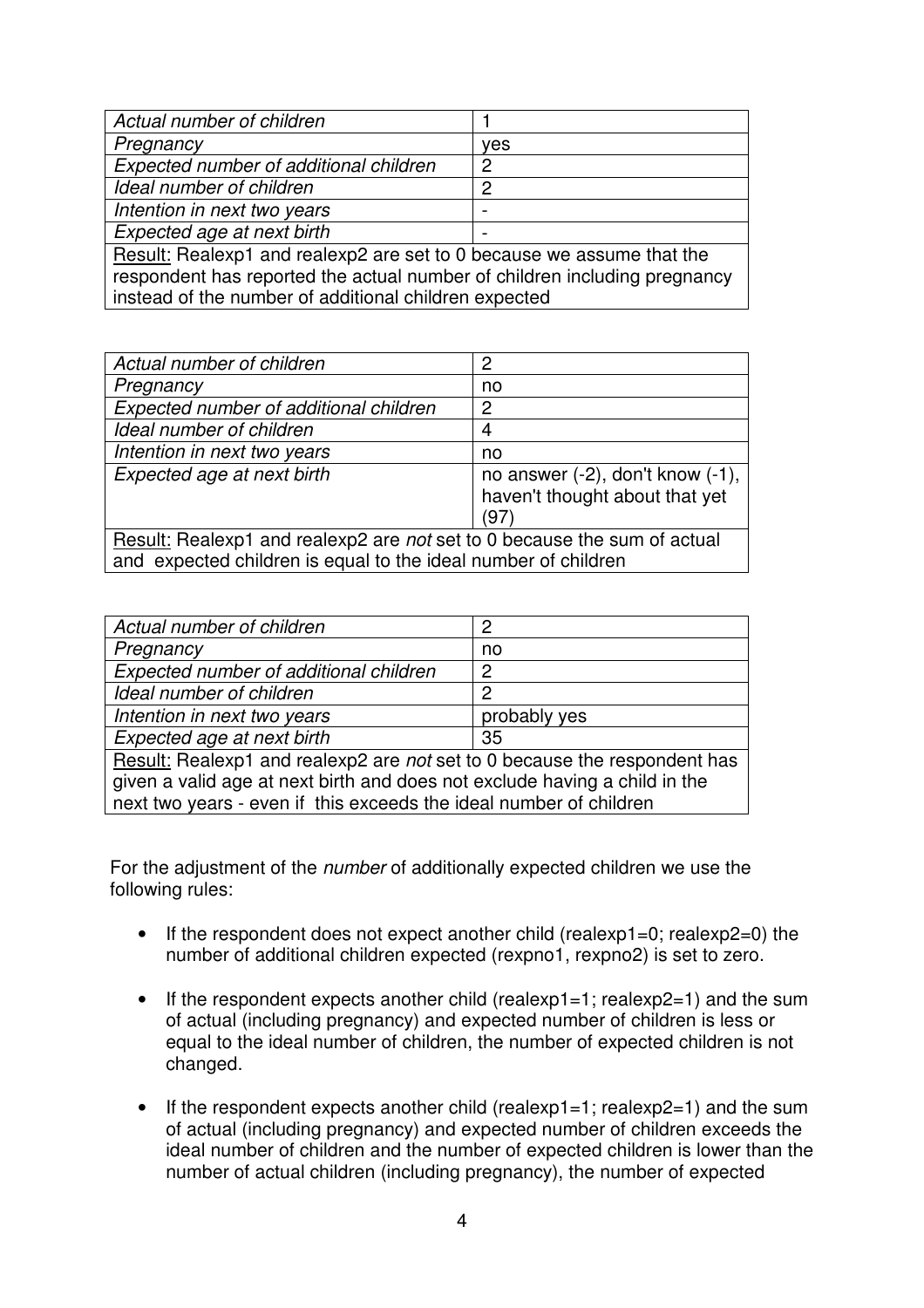children is not changed because it is unlikely that the respondent has included the number of given children when reporting the number of expected children.

- If the respondent expects another child (realexp1=1; realexp2=1) and the sum of actual (including pregnancy) and expected number of children exceeds the ideal number of children and the number of expected children is larger than the number of actual children (including pregnancy) the new expected number of children is the difference between the expected and the actual number of children.
- If the respondent expects another child (realexp1=1; realexp2=1) and the sum of actual (including pregnancy) and expected number of children exceeds the ideal number of children and the number of expected children is equal to the number of actual children (including pregnancy) the new expected number of children is assumed to be one (conservative assumption).

| Actual number of children                              | 2                               |
|--------------------------------------------------------|---------------------------------|
| Pregnancy                                              | no                              |
| Expected number of additional children                 | 2                               |
| Ideal number of children                               | 2                               |
| Respondent expects another child (after<br>adjustment) | no (realexp1=0 $\&$ realexp2=0) |
| Result: Rexpno1 and rexpno2 are set to 0.              |                                 |

Examples:

| Actual number of children                                                  | 2                             |  |
|----------------------------------------------------------------------------|-------------------------------|--|
| Pregnancy                                                                  | no                            |  |
| Expected number of additional children                                     | 3                             |  |
| Ideal number of children                                                   | 3                             |  |
| Respondent expects another child (after<br>adjustment)                     | yes (realexp1=1 & realexp2=1) |  |
| Result: Rexpno1 and rexpno2 are set to 1 ( $=$ difference between expected |                               |  |
| and actual number of children).                                            |                               |  |

| Actual number of children                                          |                               |  |
|--------------------------------------------------------------------|-------------------------------|--|
| Pregnancy                                                          | ves                           |  |
| Expected number of additional children                             | ႒                             |  |
| Ideal number of children                                           | 2                             |  |
| Respondent expects another child (after<br>adjustment)             | yes (realexp1=1 & realexp2=1) |  |
| Result: Rexpno1 and rexpno2 are set to 1 (conservative assumption) |                               |  |